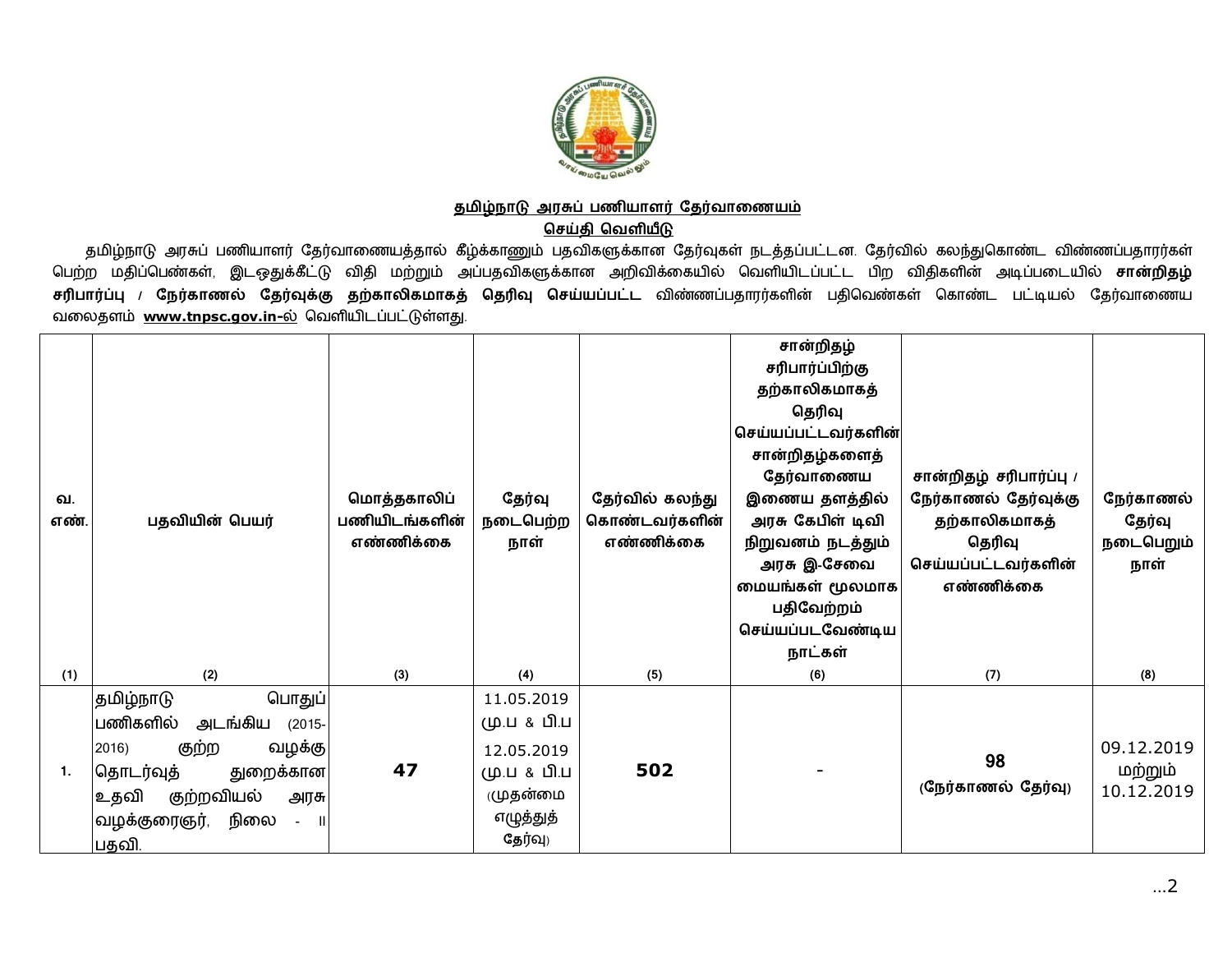|--|

| (1) | (2)                                                                                                                                                                 | (3) | (4)                                                                                                            | (5)    | (6)                                      | (7)                               | (8)        |
|-----|---------------------------------------------------------------------------------------------------------------------------------------------------------------------|-----|----------------------------------------------------------------------------------------------------------------|--------|------------------------------------------|-----------------------------------|------------|
| 2.  | தமிழ்நாடு<br>வேலைவாய்ப்பு<br>பயிற்சி<br>சார்நிலை<br>மற்றும்<br>பணிகள்<br>- உதவி பயிற்சி<br>அலுவலர் (சுருக்கெழுத்து<br>ஆங்கிலம்) மற்றும் (செயலக<br>நடைமுறை) பதவிகள். | 13  | 22.06.2019<br>மு.ப & பி.ப                                                                                      | 231    | 18.11.2019<br>முதல்<br>22.11.2019<br>வரை | 49<br>(சான்றிதழ் சரிபார்ப்பு - ။) |            |
| 3.  | ஆம்<br>2012-2013,<br>2016-2017<br>ஆண்டுக்கான<br>தமிழ்நாடு<br>பாராமரிப்புக்கான <br>கால்நடை<br>ஆராய்ச்சி<br>உதவியாளர் <br>பதவி.                                       | 26  | 30.06.2019<br>மு.ப & பி.ப                                                                                      | 73     |                                          | 47<br>(நேர்காணல் தேர்வு)          | 11.12.2019 |
| 4.  | ஒருங்கிணைந்த<br>பொறியியல்<br>பணிகளில்<br>அடங்கிய பல்வேறு துறைப்<br>பதவிகளுக்கான தேர்வு.                                                                             | 733 | 10.08.2019<br>மு.ப & பி.ப<br>மற்றும்<br>உதகமண்டலத்<br>தில் மட்டும்<br>தேர்வு நாள்<br>25.08.2019<br>மு.ப & பி.ப | 52,206 | 20.11.2019<br>முதல்<br>29.11.2019<br>வரை | 1,494<br>(சான்றிதழ் சரிபார்ப்பு)  |            |

 **இரா.த}, இ.ஆ.ப.,** தேர்வுக் கட்டுப்பாட்டு அலுவலர்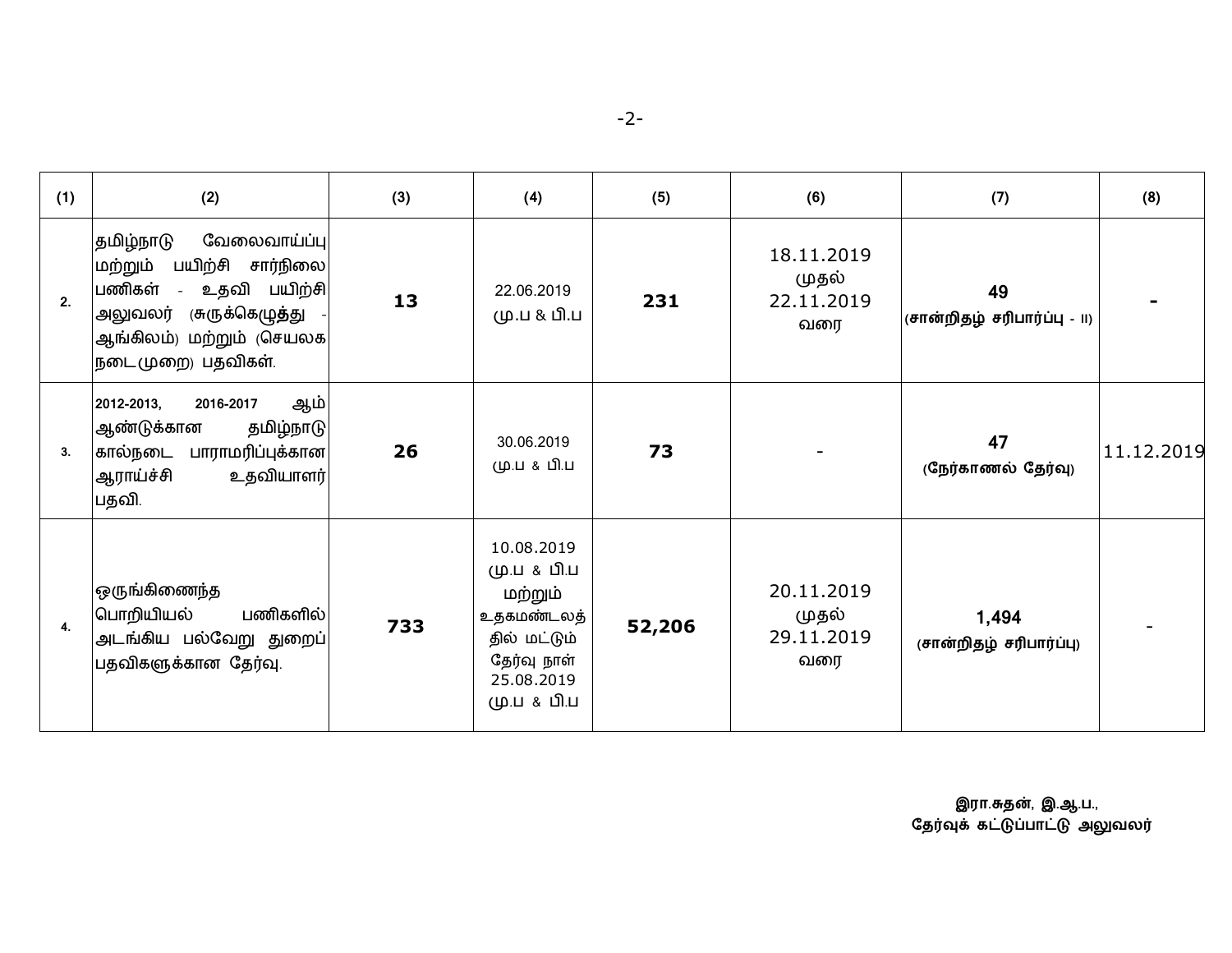

The Written Examination for the following posts have been conducted by the Tamil Nadu Public Service Commission. Based on the marks obtained in Written Examination, following the rule of reservation of appointments and as per the other conditions stipulated in Notifications, lists of register numbers of candidates who have been admitted provisionally to **Certificate Verification / Oral Test** are hosted at the Commission's Website **["www.tnpsc.gov.in](http://www.tnpsc.gov.in)"**.

| SI.<br>No. | <b>Name of the Post</b>                                                                                                                                                     | No. of<br>Vacancies | Date of<br><b>Examination</b>                                                   | No. of<br><b>Candidates</b><br>appeared in<br>the Written<br><b>Examination</b> | Date of<br>uploading of<br>documents<br>for<br><b>Certificate</b><br><b>Verification</b><br>in the<br>e-seva<br>centres | No. of<br>candidates<br>now<br>provisionally<br>admitted<br>to Certificate<br>Verification /<br><b>Oral Test</b> | Date of Oral<br><b>Test</b>     |
|------------|-----------------------------------------------------------------------------------------------------------------------------------------------------------------------------|---------------------|---------------------------------------------------------------------------------|---------------------------------------------------------------------------------|-------------------------------------------------------------------------------------------------------------------------|------------------------------------------------------------------------------------------------------------------|---------------------------------|
| (1)        | (2)                                                                                                                                                                         | (3)                 | (4)                                                                             | (5)                                                                             | (6)                                                                                                                     | (7)                                                                                                              | (8)                             |
| 1.         | Assistant Public Prosecutor, Grade-<br>II in the Tamil Nadu General<br>the<br>Prosecution<br>Service<br>in.<br>Department.                                                  | 47                  | 11.05.2019<br>FN & AN<br>12.05.2019<br>FN & AN<br>(Main Written<br>Examination) | 502                                                                             |                                                                                                                         | 98<br>(Oral Test)                                                                                                | 09.12.2019<br>and<br>10.12.2019 |
| 2.         | Officer<br>Assistant<br>Training<br>English<br>(Stenography<br>$ \,$<br>and<br>Secretarial Practice) in Tamil Nadu<br>Employment<br>and<br>Training<br>Subordinate Service. | 13                  | 22.06.2019<br>FN & AN                                                           | 231                                                                             | 18.11.2019<br>to<br>22.11.2019                                                                                          | 49<br>(Certificate<br>Verification-<br>II)                                                                       |                                 |